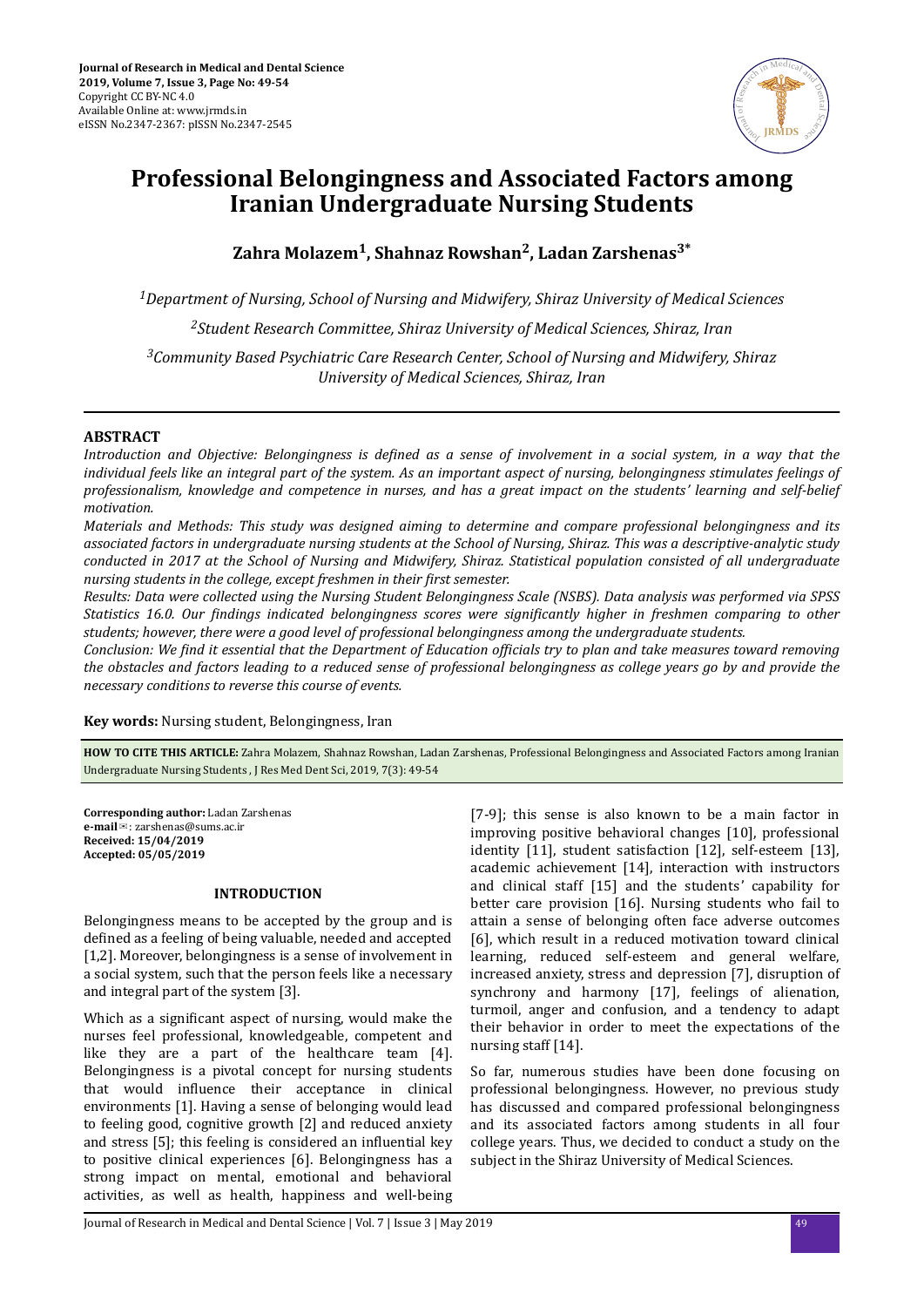#### **RESEARCH METHODOLOGY**

This is a descriptive-analytical study conducted at the School of Nursing and Midwifery, Shiraz, in 2017. Data collection was done using the Nursing Student Belongingness Scale (NSBS) presented by Dr. Zarshenas. Participants included 300 freshmen, sophomore, junior and senior nursing students at the School of Nursing, except the students in their first academic term.

### **Data collection**

After receiving approval from the Research Department and Ethics Committee of the university (IR.SUMS.REC. 1395.S1222) and obtaining a letter of introduction, necessary arrangements were made with school officials; then, the researcher personally attended the classes and the clinic based on the predetermined schedule in order to conduct the research. After stating the objectives, ensuring the students of information confidentiality and obtaining written consents, the first questionnaire was distributed among students, which they completed while the researcher was present. For the purposes of data collection, we used the Nursing Student Belongingness Scale (NSBS) designed by Dr. Zarshenas et al. [18]. This questionnaire comprises 47 items in 5 areas. Dimensions include individual viewpoint (10 items), professional acceptance (11 items), educational background (11 items) interpersonal relationships (11 items) and perceived outcomes (4 items); all items are rated based on a Likert scale. The tool's validity was evaluated using face validity, as well as qualitative and quantitative content validity, and its structural validity was determined based on convergent (r=0.6) and divergent (r=0.1) methods and factor analysis (58.31% variance). The tool's reliability was verified through internal consistency (Cronbach's alpha=97%) and a stability of 76%. In terms of scoring, positive and negative items are rated based on two 5-point Likert scales ranging from strongly agree to strongly disagree (1-5) and always to never (1-5), respectively. This questionnaire has a minimum score of 47 and a maximum score equaling 235. Belongingness scores fall under five categories; scores 47-58 indicate extremely poor belongingness, 86-122 poor belongingness, 123-160 average belongingness, 167-197 good belongingness and 168-235 suggest an excellent level of belongingness [18].

#### **Data analysis**

Data analysis was performed with the help of SPSS Statistics 16.

#### **RESULTS**

Table 1 presents comparison of the mean scores for professional belongingness by demographic characteristics of the study sample.

**Table 1: Comparison of the mean scores for professional belongingness by demographic characteristics of the study sample**

| <b>Variables</b>                                              | Frequency | Percentage (%)       | $\mathbf M$ | S     | p-Value |  |  |  |  |
|---------------------------------------------------------------|-----------|----------------------|-------------|-------|---------|--|--|--|--|
| Gender                                                        |           |                      |             |       |         |  |  |  |  |
| Female                                                        | 133       | 44.3                 | 172.09      | 22.25 | 0.82    |  |  |  |  |
| Male                                                          | 167       | 55.6                 | 172.76      | 26.67 |         |  |  |  |  |
| <b>Marital Status</b>                                         |           |                      |             |       |         |  |  |  |  |
| Single                                                        | 254       | 84.7                 | 171.66      | 24.65 | 0.23    |  |  |  |  |
| Married                                                       | 46        | 15.3                 | 176.39      | 21.9  |         |  |  |  |  |
| <b>Housing Status</b>                                         |           |                      |             |       |         |  |  |  |  |
| With the Family                                               | 110       | 36.7                 | 175.52      | 24.67 |         |  |  |  |  |
| In Dorm                                                       | 190       | 63.3                 | 170.57      | 23.91 | 0.09    |  |  |  |  |
| <b>Frequency Distribution of Age-Group (years)</b>            |           |                      |             |       |         |  |  |  |  |
| 18-20                                                         | 68        | 22.7                 | 177.28      | 25.47 |         |  |  |  |  |
| 21-23                                                         | 188       | 62.7                 | 169.49      | 23.45 | 0.01    |  |  |  |  |
| 24-26                                                         | 24        | 8<br>170.37<br>24.66 |             |       |         |  |  |  |  |
| 26-And-Over                                                   | 20        | $\overline{7}$       | 185.35      | 21.98 |         |  |  |  |  |
| Frequency Distribution of Students Stratified by College Year |           |                      |             |       |         |  |  |  |  |
| First Year                                                    | 50        | 16.7                 | 11.82       | 2.52  |         |  |  |  |  |
| Second Year                                                   | 81        | 27                   | 10.63       | 1.8   |         |  |  |  |  |
| Third Year                                                    | 71        | 23.7                 | 10.7        | 1.92  | 0.003   |  |  |  |  |
| Fourth Year                                                   | 98        | 32.7                 | 1059        | 1.96  |         |  |  |  |  |
|                                                               |           |                      |             |       |         |  |  |  |  |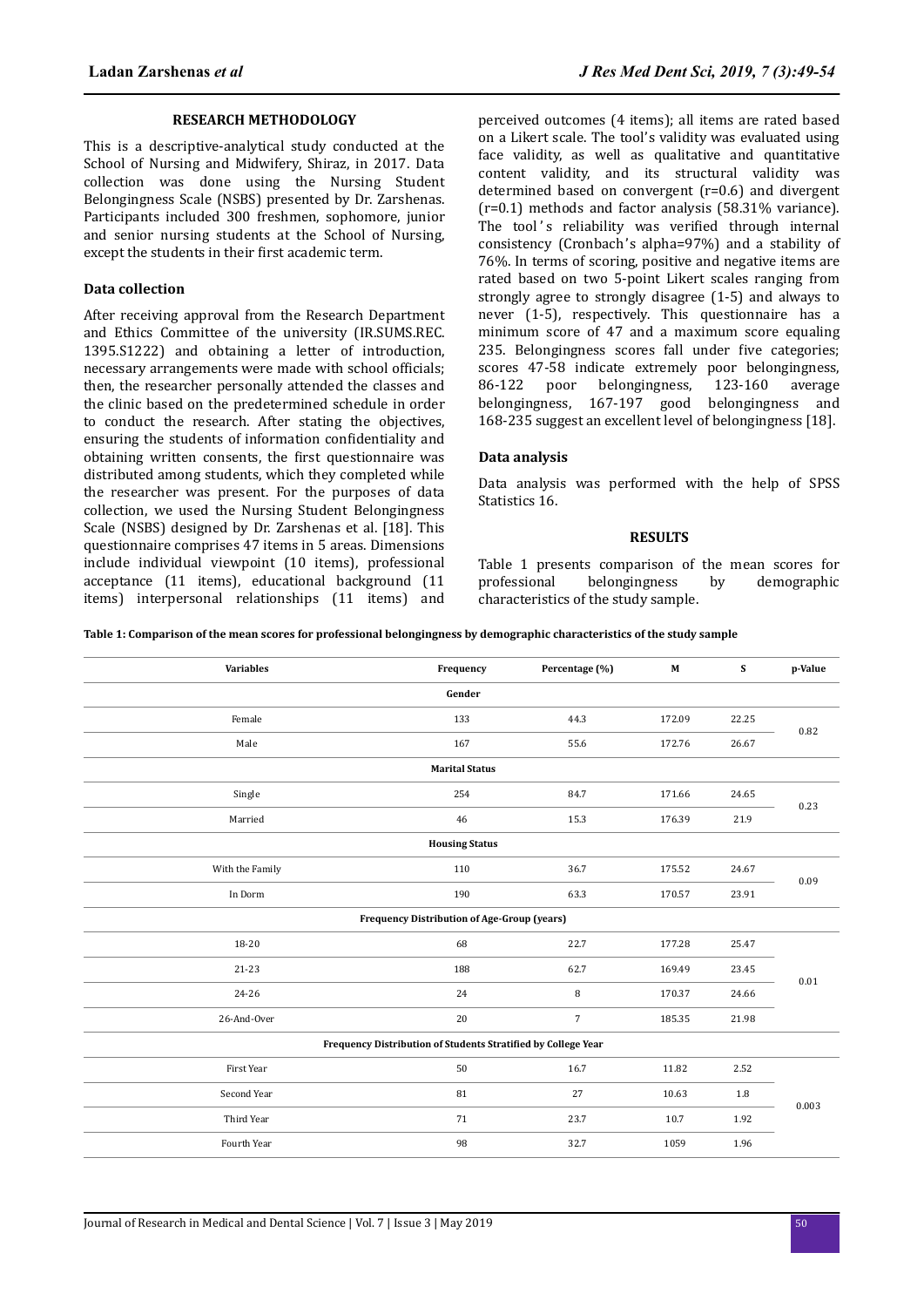Results showed a good level of professional belongingness in all college years. Table 2 provides comparison of the mean scores for professional belongingness and its dimensions stratified by college year.

| <b>Variables</b>                   | <b>First Year</b> |           |       | <b>Second Year</b> |        | <b>Third Year</b> |        | <b>Fourth Year</b> |        | <b>Overall</b> |       | p-value |
|------------------------------------|-------------------|-----------|-------|--------------------|--------|-------------------|--------|--------------------|--------|----------------|-------|---------|
|                                    | M                 | <b>SD</b> | M     | <b>SD</b>          | M      | <b>SD</b>         | М      | <b>SD</b>          | M      | <b>SD</b>      |       |         |
| <b>Individual Viewpoint</b>        | 44.18             | 4.85      | 40.06 | 6.91               | 38.81  | 7.32              | 38.61  | 6.97               | 39.98  | 0.7            | 8.52  | 0.02    |
| Professional Acceptance            | 46.6              | 5.52      | 42.44 | 7.35               | 41.63  | 6.73              | 42     | 6.47               | 42.8   | 6.83           | 6.74  | 0.14    |
| <b>Educational Background</b>      | 41.5              | 5.86      | 35.97 | 7.93               | 35.42  | 7.4               | 36.2   | 8.26               | 36.85  | 7.86           | 7.75  | 0.11    |
| Inter-professional relationships   | 45.06             | 5         | 40.89 | 6.68               | 40.9   | 7.04              | 41.93  | 6.82               | 41.93  | 6.7            | 5.04  | 0.04    |
| <b>Perceived Outcomes</b>          | 2.52              | 11.8      | 10.63 | 1.8                | 10.7   | 10.92             | 10.59  | 1.96               | 10.83  | 2.05           | 4.84  | 0.004   |
| Overall Professional Belongingness | 189.2             | 17.31     | 170   | 23.14              | 167.48 | 23.96             | 169.34 | 25.11              | 172.39 | 27.24          | 10.68 | 0.01    |

According to the results, freshmen had the highest mean score for professional belongingness  $(189.20 \pm 31.17)$ and the lowest mean score pertained to junior students  $(167.48 \pm 23.98)$ . Among the dimensions of professional belongingness, the highest mean score related to "individual viewpoint" and "perceived outcomes" got the lowest mean score. Furthermore, the highest mean scores for "individual viewpoint", "professional acceptance" and "perceived outcomes" were obtained by the freshmen. In the " educational background " dimension, the highest score related to freshmen and the lowest scores were attained by juniors and seniors. There were no significant differences between the students' professional belongingness in terms of gender, marital status and having or not having a nurse as a family member. Professional acceptance was significantly higher in students who lived with their families compared to those living in a dorm (p<0.05). Overall professional belongingness scores were not significantly different between students with experience working at healthcare centers and those without work experience; however, this difference was significant in the dimensions of " educational background " (p<0.05) and " perceived outcomes " (p<0.01). Thus, based on the mean differences, students with work experience had significantly lower scores in the " educational background" and " perceived outcomes" dimensions. According to ANOVA, statistical differences existed between the four age-groups in terms of individual viewpoint, inter-professional relationships, perceived outcomes, and overall professional belongingness (p<0.05)(Table 2). Based on Tukey's post-hoc test, the scores for individual viewpoint and interpersonal relationships were lower in the 21 years-23 years agegroup compared to the age-group of 26 years and-over (p<0.05). Also, the 18 years-20 years age-group had higher "perceived outcomes" than the 21 years-23 years age-group (p<0.01). Moreover, there was a lower level of overall professional belongingness in the 21 years-23 years age-group comparing to student over 26 years  $(p<0.01)$ 

# **DISCUSSION**

Findings of the present study revealed a good level of professional belongingness in all college years. Meanwhile, Honda et al. reported a low level of professional belongingness in Japanese students [19]. Furthermore, Dabirifard et al. in Yazd [20], Levett-Jones et al. [21] and Kim et al. [22] in South Korea found an average level of clinical belongingness among nursing students. These differences in belongingness levels could be attributed to the influences of personal and background factors [23]. In addition, this study used the Zarshenas et al. belongingness scale [18], while Honda et al. [19], Dabirifard et al. [20], and Levett-Jones et al. [21] all used the belongingness scale developed by Levett-Jones. Our findings showed that among all students in different college years, the highest score was given to the "individual viewpoint" dimension, and the dimensions of "professional acceptance ", " educational background" , " inter-professional relationships " and " perceived outcomes" followed after that, in that order. Since this was the first time this questionnaire was being used in a research, we found no exactly similar studies in order to compare the dimensions of belongingness. Individual viewpoint had the highest score. In a study on the compatibility of nursing students' personalities for education and study and work in the profession, Dianati asserted that half the students are not mentally and personality-wise compatible with this discipline, a fact that would reduce their motivation [24]. In the current study, professional acceptance had the highest score following individual viewpoint. In this regard, Sedgwick et al. found that when students feel they are being treated like a nurse, it affects their sense of belonging to a great degree [25]. Educational background held the third rank among dimensions in terms of score. In this study, educational background consisted of educational methods, professor's experience and motivation, educational content, facilities and opportunities, support from authorities and so on, all of which are influential in forming a student's professional belongingness. In this relation, Messersmith introduced the professors working at nursing schools as being the first factor affecting professional socialization, which conveys the significance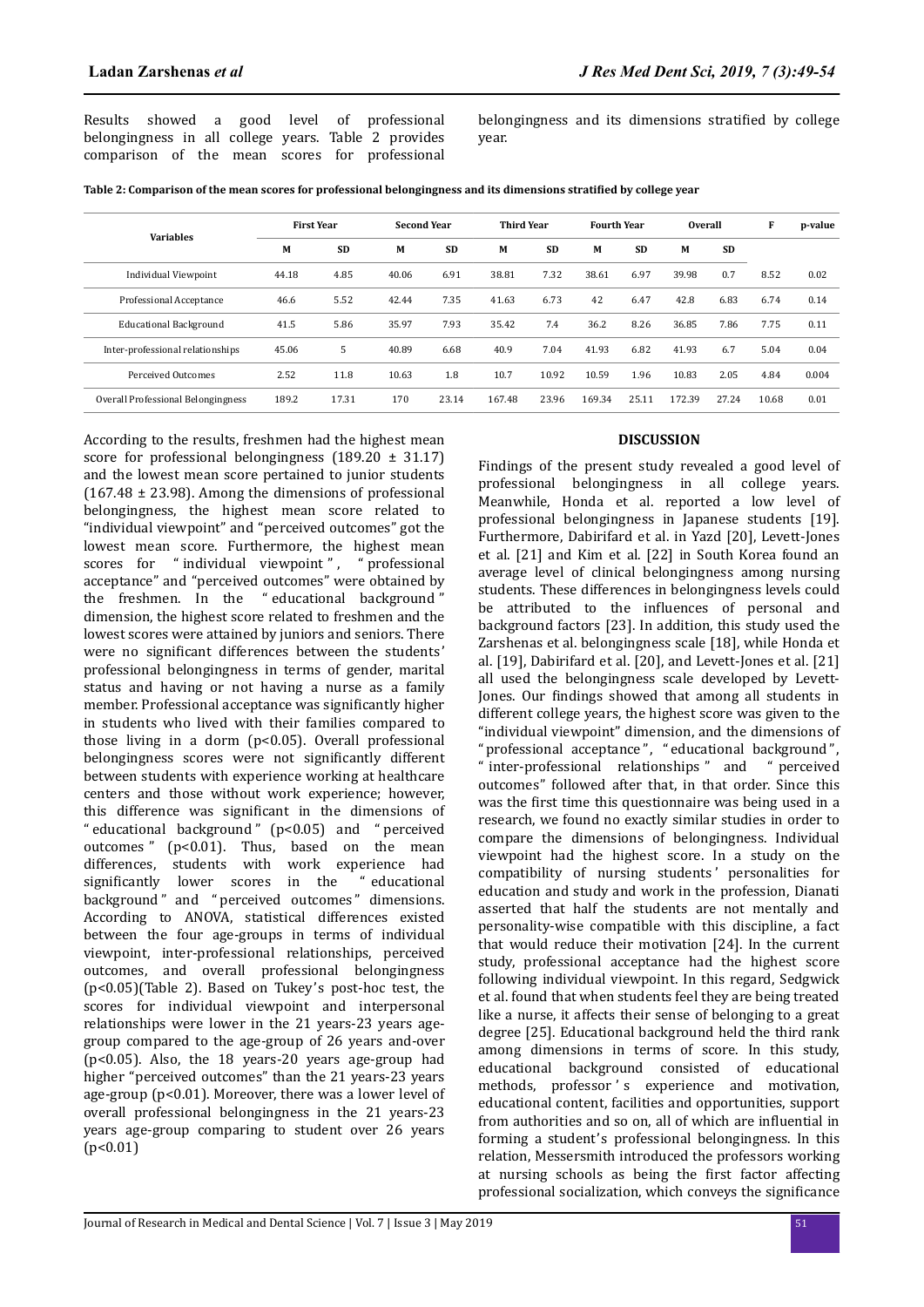of this dimension [26]. Inter-professional relationships held the fourth rank in this study, while the subscale of connectivity could at least obtain the mean score in Dabirifard et al. article [20]. This difference could be due to the use of Ashktorab et al. [23] belongingness scale (an adapted version of Levett-Jones et al. questionnaire) by Dabirifard et al. [20]; in that scale, relationships included items such as free expression of feelings when upset with a colleague and being invited to lunch by a colleague, which are not consistent with our social criteria. What is known as inter-professional relationship in our society involves different interpersonal relationships with fellow nurses, classmates, patients and instructors within a familial framework [18]. Moreover, student-personnel relationships had the strongest impact on belongingness in the studies by Levett-Jones et al. and Andersson et al. [7,27]; also, Brodie et al. expressed that being comfortable with the medical personnel in the workplace would increase the students' ability to ask as many questions as required about the job [28].

The lowest belongingness score pertained to the dimension of "perceived outcomes"; meaning that in this research, students felt a level of discrimination between nursing and other disciplines, were dissatisfied with the clinical environment and believed that nurses had a negative attitude toward nursing. In this regard, Niknam et al. studied the environmental barriers to clinical education from the viewpoint of nursing students and instructors and reported the highest score as belonging to the discrimination between nursing students and other medical students [29], which can be said to be consistent with our study results. Considering the low score of perceived outcomes, creating a comfortable environment for students, provision of appropriate feedback by professors and lack of discrimination against the nursing discipline would increase the students' sense of belongingness in the future.

Results from the present study revealed the mean score for professional belongingness to be significantly higher among freshmen compared with sophomores, juniors or seniors. The highest scores belonged to freshmen, sophomores, seniors and then juniors, in this order. In line with these findings, in Levett-Jones et al. study as well the majority of students reported a good experience at the beginning of the course and believed that being in a work environment would increase their self-esteem [21]. Moreover, in a longitudinal study, Bråten et al. determined that the interest and motivation of nursing students had decreased in the second college year compared to the first year, as well as in the third year comparing to the second year [30]. As the college years pass by and students age, their internal motivation (e.g. spiritual aspects of the profession) is reduced, and the reason for it is the students' deeper knowledge of the issues in this profession and their negative attitudes toward the discipline, which manifest in later college years; in these stages, students put more emphasis on high salaries and occupational safety [31], which also can be a cause of lower belongingness scores in higher semesters. In contradiction to our findings, Dabirifard et

al. reported a higher mean score for clinical belongingness experience among students in their  $8<sup>th</sup>$ semester [20]. This could be explained by the fact that their sample only included students in their 4<sup>th</sup>, 6<sup>th</sup> and 8<sup>th</sup> semesters.

Our results showed no significant relationships between professional belongingness or any of its dimensions and gender, marital status, housing status or having a nurse family member. In line with these results, Dabirifard et al. didn't find any significant relationships between belongingness and gender, marital status or housing status either [20]. Mirzaeyan et al. as well couldn't find a significant relationship between professional socialization and marital status [32]. Furthermore, Abaszade et al. also stated that there is no relationship between gender and professional belongingness in nurses [33]. In contradiction to our findings, Mirzaeyan et al. revealed an association between professional belongingness and gender; in this relation, men showed higher belongingness [32].

In contradiction, Dabirifard et al. reported that professional belongingness was higher in individuals with work experience [20]. Moreover, in Mirzaeyan et al. study, professional socialization of nurses had a significant association with their clinical work experience during college years [32]. Levett-Jones et al. found that the duration and structure of clinical work experience was the most important factor affecting belongingness in nursing students [34]. These differences could have been resulted by the differences in work environments, which can be influential in the students' sense of professional belongingness. Additionally, the different questionnaires used in these studies could as well be an effective factor in this regard.

The 21 years-23 years age-group got the lowest belongingness score among age-groups. Most subjects in the 21 years-23 years age-group were in their third or fourth college years, which can justify our results as belongingness is lower in the final years; it seems that this reduction in the sense of belongingness could be as a result of higher experience in clinical environments, organizational atmosphere and workplace discrimination against the nursing profession. However, in contradiction to these findings, Honda et al. reported a low level of belongingness in the age-group of 21 years-31 years [19]. According to Dabirifard et al., the 21 years-24 years agegroup received an average mean score for belongingness [20].

# **CONCLUSION AND RECOMMENDATIONS**

Considering the higher belongingness scores of freshmen comparing to other students in higher college years, we suggest the officials at the Department of Education plan for eliminating the obstacles and factors reducing the sense of professional belongingness in students and provide the necessary conditions to increase the students' professional belongingness as college years go by. Nursing education officials can motivate the students and increase their sense of belongingness by creating a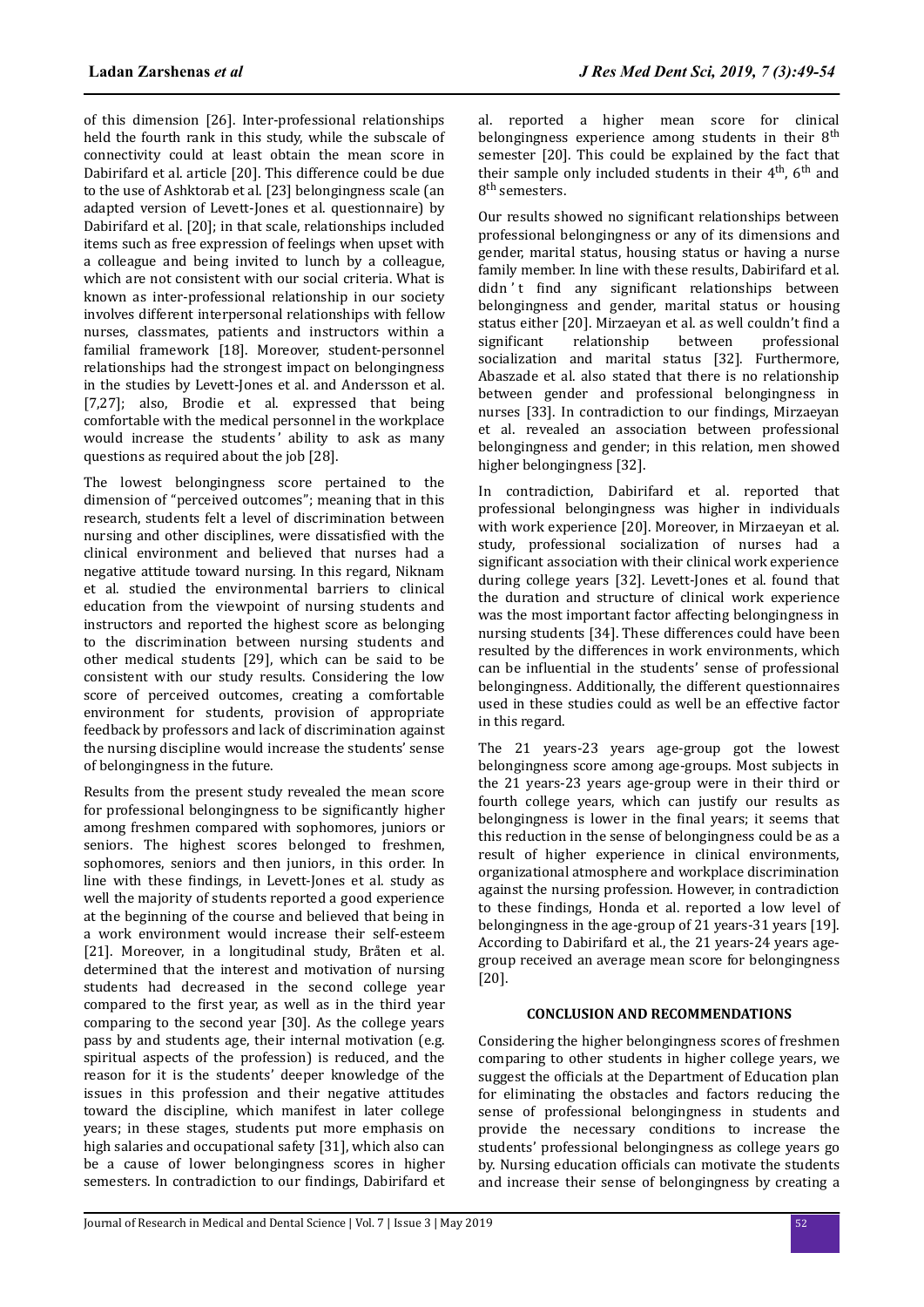supportive educational environment, providing positive feedback, keeping the nursing knowledge up to date, creating consistency between the courses and students' professional needs and using passionate professors.

## **ACKNOWLEDGEMENTS**

The present article was extracted from the thesis written by Shahnaz Rowshan and financially supported by Shiraz University of Medical Sciences grants No. 13485 hereby; we thank the Deputy for research of Shiraz University of Medical Sciences for financial support. Profound gratitude and deep regards go to all students for their participation in this research.

## **REFERENCES**

- 1. Levett-Jones T, Lathlean J. Belongingness: A prerequisite for nursing students' clinical learning. Nurse Educ Pract 2008; 8:103-11.
- 2. Hagerty BM, Patusky K. Developing a measure of sense of belonging. Nurs Res 1995; 44:9-13.
- 3. Anant SS. Belongingness and mental health: Some research findings. Acta Psychol 1967; 26:391-6.
- 4. Mirzaeyan S. Influencing factors of professional socialization of clinical nurses. J Clin Nurs Midwif 2016; 5:76-89.
- 5. Levett-Jones T, Lathlean J. The ascent to competence conceptual framework: An outcome of a study of belongingness. J Clin Nurs 2009; 18:2870-9.
- 6. Courtney-Pratt H, FitzGerald M, Ford K, et al. Quality clinical placements for undergraduate nursing students: A cross - sectional survey of undergraduates and supervising nurses. J Adv Nurs 2012; 68:1380-90.
- 7. Levett-Jones T, Lathlean J, Higgins I, et al. Staff– student relationships and their impact on nursing students' belongingness and learning. J Adv Nur 2009; 65:316-24.
- 8. Baumeister RF, Leary MR. The need to belong: Desire for interpersonal attachments as a fundamental human motivation. Psychol Bull 1995; 117:497.
- 9. Hagerty BM, Lynch-Sauer J, Patusky KL, et al. Sense of belonging: A vital mental health concept. Arch Psychiatr Nurs 1992; 6:172-7.
- 10. Freeman TM, Anderman LH, Jensen JM. Sense of belonging in college freshmen at the classroom and campus levels. J Experi Edu 2007; 75:203-20.
- 11. Kern A, Montgomery P, Mossey S, et al. Undergraduate nursing students' belongingness in clinical learning environments: Constructivist grounded theory. J Nurs Educ Pract 2014; 4:133.
- 12. Lamont S, Brunero S, Woods KP. Satisfaction with clinical placement – The perspective of nursing students from multiple universities. Collegian 2015; 22:125-33.
- 13. Grobecker PA. A sense of belonging and perceived stress among baccalaureate nursing students in clinical placements. Nurs Educ Today 2016; 36:178-83.
- 14. Bradbury Jones C, Irvine F, Sambrook S. Empowerment of nursing students in the United Kingdom and Japan: A cross-cultural study. J Adv Nurs 2007; 59:379-87.
- 15. Sedgwick M, Oosterbroek T, Ponomar V. "It all depends " : How minority nursing students experience belonging during clinical experiences. Nurs Educ Persp 2014; 35:89-93.
- 16. Mohamed Z, Newton J, McKenna L. Belongingness in the workplace: A study of Malaysian nurses' experiences. Int Nurs Rev 2014; 61:124-30.
- 17. Clark CM. Deviant adolescent subcultures: Assessment strategies and clinical interventions. Adolescence 1992; 27:283.
- 18. Zarshenas L, Sharif F, Molazem Z, et al. Development and psychometric properties of professional belonging scale for nursing students. Int J Pharma Res 2018;10:131-5.
- 19. Honda K, Levett-Jones T, Stone T, et al. Japanese nursing students' sense of belonging: A story of Uchi (insider) and Soto (outsider). Nurs Educ Pract 2016; 20:85-92.
- 20. Dabirifard M, Hasanvand S, Salmani N. Evaluation level of clinical belongingness in bachelor nursing students. Educ Strat Med Sci 2016; 9:90-6.
- 21. Levett-Jones T, Lathlean J, McMillan M, et al. Belongingness: A montage of nursing students ' stories of their clinical placement experiences. Contemp Nurse 2007; 24:162-74.
- 22. Kim M, Park SY. Factors affecting the self-directed learning of students at clinical practice course for advanced practice nurse. Asian Nurs Res 2011; 5:48-59.
- 23. Ashktorab T, Hasanvand S, Seyedfatemi N, et al. Psychometric testing of the Persian version of the belongingness scale–clinical placement experience. Nurs Educ Today 2015; 35:439-43.
- 24. Dianati M. The compatibility of students' personality for studying nursing and working in their profession. Iran J Med Education 2004; 4:5-11.
- 25. Sedgwick M, Rougeau J. Points of tension: A qualitative descriptive study of significant events that influence undergraduate nursing students' sense of belonging. Rural Remote Health 2010; 10:1-12.
- 26. Messersmith AS. Becoming a nurse: The role of communication in professional socialization. United State Doctoral Dissertetion, University of Kansas 2008; 168.
- 27. Andersson PL, Edberg AK. The transition from rookie to genuine nurse: Narratives from Swedish nurses 1 year after graduation. J Continu Educ Nurs 2010; 41:186-92.
- 28. Brodie DA, Andrews GJ, Andrews JP, et al. Working in london hospitals: Perceptions of place in nursing students' employment considerations. Soc Sci Med 2005; 61:1867-81.
- 29. Niknam F, Tanomand A, Abdollazadeh F. Evaluation of enviromental barriers in clinical education in